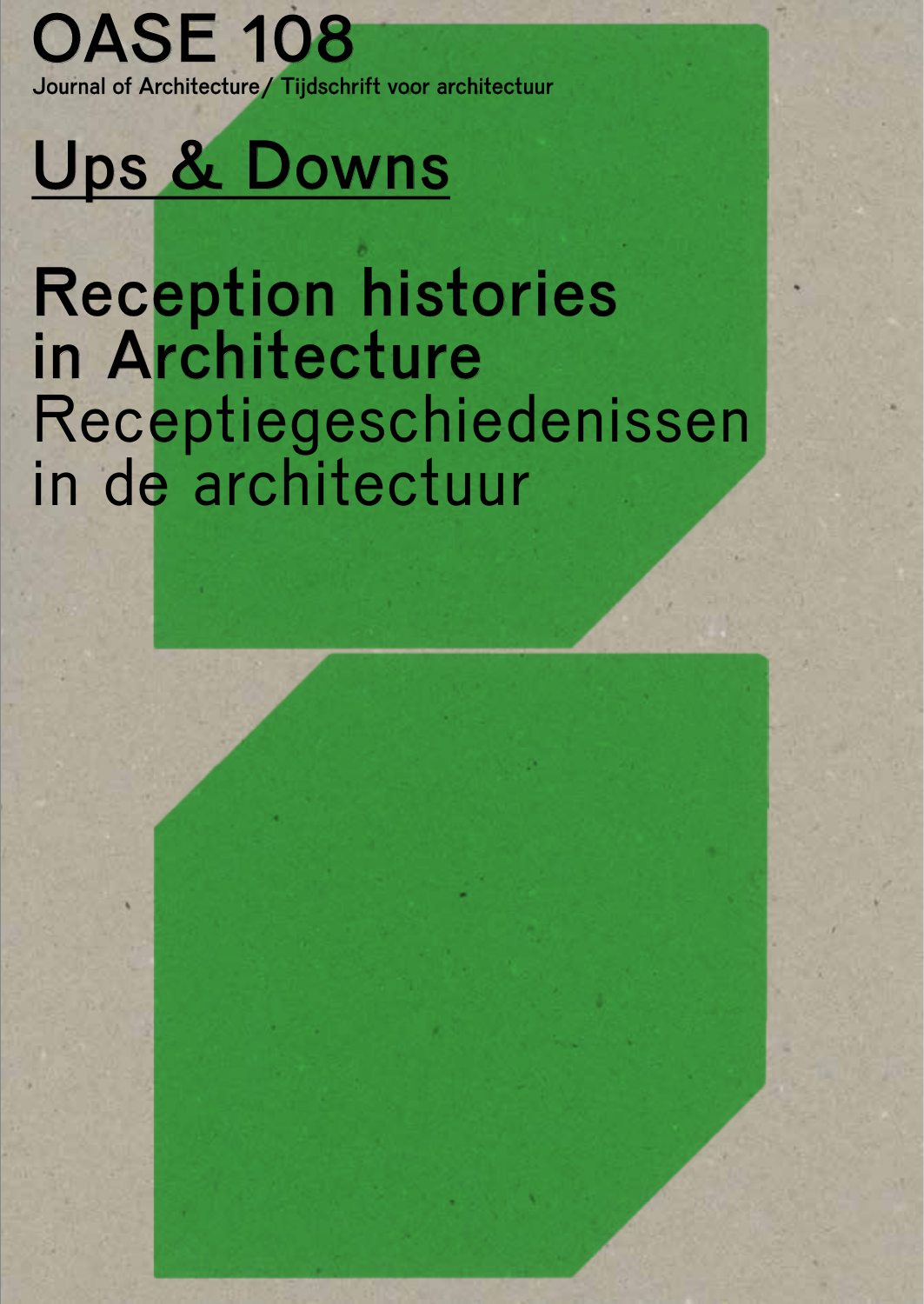

fifcher von Erlad: "Troften Sie fich, mein lieber Wagner, ich habe die Narisfirche erbaut und das Wiener Stadtbild gu meiner Zeit auch fo verschandelt wie Sie. In hundert Jahren gefällt's den Ceuten dann ausgezeichnet."

Fischer von Erlach: 'Cheer up, my dear Wagner, I built the Karlskirche, and in my time I ruined the image of the city of Vienna as much as you have. In a hundred years it will seem outstanding to people'/ 'Kop op, beste Wagner, ik heb de Karlskirche gebouwd, en in mijn tijd heb ik het stadsbeeld van Wenen al net zozeer verpest als jij. Over honderd jaar zal het er voor de mensen prachtig uitzien.'

Christophe Van Gerrewey, David Peleman, Justin Agyin, Jantje Engels

# Ups & Downs Reception Histories in **Architecture**

## Ups & Downs Receptiegeschiedenissen in de architectuur *oase 108* **1 oase 108 1 1 1 oase 108**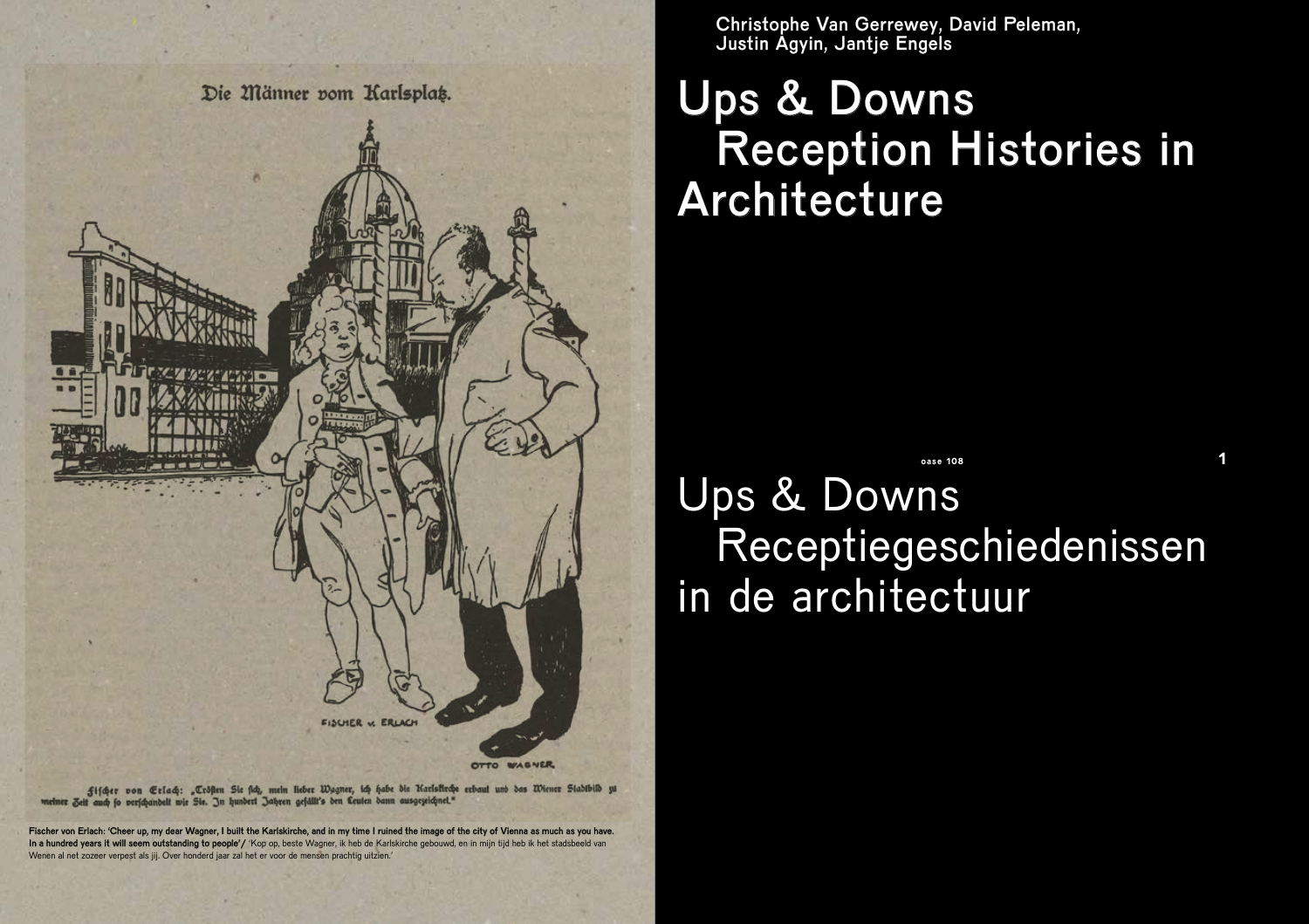Buildings last longer than anything that's said about them. The history of architecture is not only an accumulation of designs, places, projects, oeuvres and positions, but also consists of a pendulum swing between appreciation and rejection – a continuous alternation between promise and disappointment, driven by various arguments, constructed and made public along different roads. Besides traditional overviews, reviews in professional journals and criticism in periodicals, roughly since the turn of the century other media have also become increasingly important, such as newspaper magazines, social media and online discussion forums. The judgment of architecture, whether it is supposedly good or bad, is constructed by various voices, which do not necessarily listen to each other. Inside or outside the institutions of theory, criticism and history, the conversation is seldom based on eternal truths: mistakes and failures have a constructive function, and a discursive efficiency, too.

 Without a doubt, architecture will always be subject to the issues and the delusions of the day, or less negatively expressed: to what societies at a certain moment in history consider desirable or reprehensible. These undulations are pointedly summarised in a cartoon published in 1910 in the Austrian newspaper *Die Zeit*. In the foreground, Otto Wagner is glumly watching a scale model of his criticised project for the Wiener Stadtmuseum, considered all too modern, next to Fischer von Erlach's Karlskirche from the first part of the nineteenth century.1 'Cheer up, my dear Wagner, I built the Karlskirche, and in my time I ruined the image of the city of Vienna as much as you have. In a hundred years it will seem outstanding to people.' Success and appreciation are in the end converted into

Gebouwen gaan langer mee dan alles wat er over hen beweerd wordt. Architectuurgeschiedenis bestaat niet alleen uit een opeenhoping van ontwerpen, plekken, projecten, oeuvres en posities, maar ook uit een slingerbeweging tussen appreciatie en afkeuring – een onophoudelijke afwisseling tussen belofte en teleurstelling, voortgedreven door uiteenlopende argumenten, die langs verschillende wegen worden geconstrueerd en publiek gemaakt. Naast de traditionele overzichtswerken, recensies in vakbladen en kritiek in tijdschriften, spelen in toenemende mate, en grofweg sinds de eeuwwisseling, ook andere media een rol, zoals weekendbijlagen van kranten, sociale media en discussiefora. Het oordeel over architectuur, over wat verondersteld goed of slecht is, wordt door uiteenlopende stemmen geconstrueerd, zonder dat die stemmen noodzakelijkerwijze veel oor hebben voor elkaar. Buiten of binnen de instituties van de theorie, de kritiek en geschiedenis, komt het gesprek in elk geval zelden tot stand op basis van eeuwige waarheden: ook vergissingen en mislukkingen hebben een constructieve functie, en een discursieve efficiëntie.

Zeker is dat architectuur altijd onderhevig zal zijn aan de waan van de dag, of minder negatief uitgedrukt: aan wat samenlevingen op een bepaald moment in de geschiedenis wenselijk of verwerpelijk achten. Die golfbeweging wordt puntig samengevat in een karikatuur, verschenen in 1910 in de Oostenrijkse krant *Die Zeit*. Op de voorgrond staat Otto Wagner sip te kijken naar een maquette van zijn bekritiseerde, al te modern geachte ontwerp voor het Wiener Stadtmuseum, vlakbij de Karlskirche van Fischer von Erlach uit de eerste helft van de achttiende eeuw.1 'Kop op, beste Wagner,' zo zegt Von Erlach tegen zijn collega, 'ik heb de Karlskirche gebouwd, en in mijn tijd heb ik het stadsbeeld van Wenen al net zozeer verpest als jij.

rejection and deception – and vice versa. You just have to wait for a while. The buildings themselves, at least if they aren't destroyed, remain seemingly unmoved, while the ebb and flow of architecture discourse laps against their façades.

 In this issue of *OASE*, a handful of short reconstructions are collected of the often intense debates and exchanges that took place around a building, an architect or a tendency, in the past 200 years, in Europe and in the United States. When and why is a work of architecture – in retrospect – under- or overrated? How is it possible that it takes nothing but a few decades for an architect to fall out of grace, and for a building to get sentenced to demolition (or destined to preservation)? And which underlying strategies or ideologies has architecture, in that case, used (or abused)?

 These pages, therefore, do not deal with architecture criticism in the strict sense. What is being depicted is how divergent visions and the vox populi colour the discourse, by means of diverse channels and media, and induce authoritative voices to change position vis à vis an architectural project. The valuable exchange between architecture criticism and other societal voices is exactly what is threatening to slip away from the contemporary debate, because topicality and breaking news tend to assume absolute proportions. Describing ups and downs is, in that sense, an attempt to nevertheless capture and assemble all those voices, which often come from outside. As Foucault wrote a long time ago: 'Within its own limits, each discipline recognises true and false propositions; but it pushes back a whole teratology of knowledge beyond its margins.'2 To see which teratology (or deviation theory)

 1 For a short history, see Peter Haiko, 'The Franz Josef-Stadtmuseum: The Attempt to Implement a Theory of Modern Architecture', in: Harry Francis Mallgrave (ed.), *Otto Wagner: Reflections on the Raiment of Modernity* (Santa Monica, CA: Getty Center for the History of Art and the Humanities, 1993), 53-83. 2

Michel Foucault, 'The Order of Discourse', in: Robert Young (ed.), *Untying the Text: A Post-Structuralist Reader* (Boston, London and Henley: Routledge & Kegan Paul, 1981 [1971]), 60.

**Ups & Downs 2 Christophe Van Gerrewey, David Peleman, Justin Agyin, Jantje Engels 3**

Over honderd jaar zal het er voor de mensen prachtig uitzien.' Succes en appreciatie worden uiteindelijk omgezet in afwijzing en teleurstelling – en omgekeerd. Je moet er alleen een tijdje op wachten. De gebouwen zelf, als ze tenminste niet worden afgebroken, blijven er schijnbaar onbewogen onder, terwijl de eb en vloed van het architectuurgesprek tegen hun gevels klotsen.

In dit nummer van *OASE* wordt een handvol korte reconstructies verzameld van de vaak hevige debatten en gedachtewisselingen die rond een gebouw, een architect of een stroming zijn gevoerd, gedurende de afgelopen 200 jaar, in Europa en in de Verenigde Staten. Wanneer en waarom is een stuk architectuur (achteraf gezien) over- of onderschat? Hoe is het mogelijk dat er nauwelijks een paar decennia nodig zijn om een architect of een gebouw uit de gratie te doen vallen, en tot de sloop (of de monumentenlijst) te veroordelen? En voor welke onderliggende strategieën of ideologieën wordt de architectuur in dit geval gebruikt (of misbruikt)?

Het gaat op deze bladzijden daarom niet over architectuurkritiek in de strikte zin. Wat in beeld wordt gebracht is hoe afwijkende visies en de *vox populi* via diverse kanalen en media het discours kleuren, en gezaghebbende stemmen ertoe brengen een andere positie in te nemen ten aanzien van een architectuurproject. De waardevolle wisselwerking tussen architectuurkritiek en andere maatschappelijke stemmen dreigt het hedendaagse debat in toenemende mate te ontglippen, omdat de actualiteitswaarde of de waan van de dag op sommige momenten absolute proporties neigen aan nemen. Het beschrijven van ups en downs is een poging om al de stemmen die vaak van buitenaf komen, alsnog op te vangen. Zoals Foucault lang 1

Voor een korte geschiedenis, zie: Peter Haiko, 'The Franz Josef-Stadtmuseum: The Attempt to Implement a Theory of Modern Architecture', in: Harry Francis Mallgrave (red.), *Otto Wagner: Reflections on the Raiment of Modernity* (Santa Monica, CA: Getty Center for the History of Art and the Humanities, 1993), 53-83.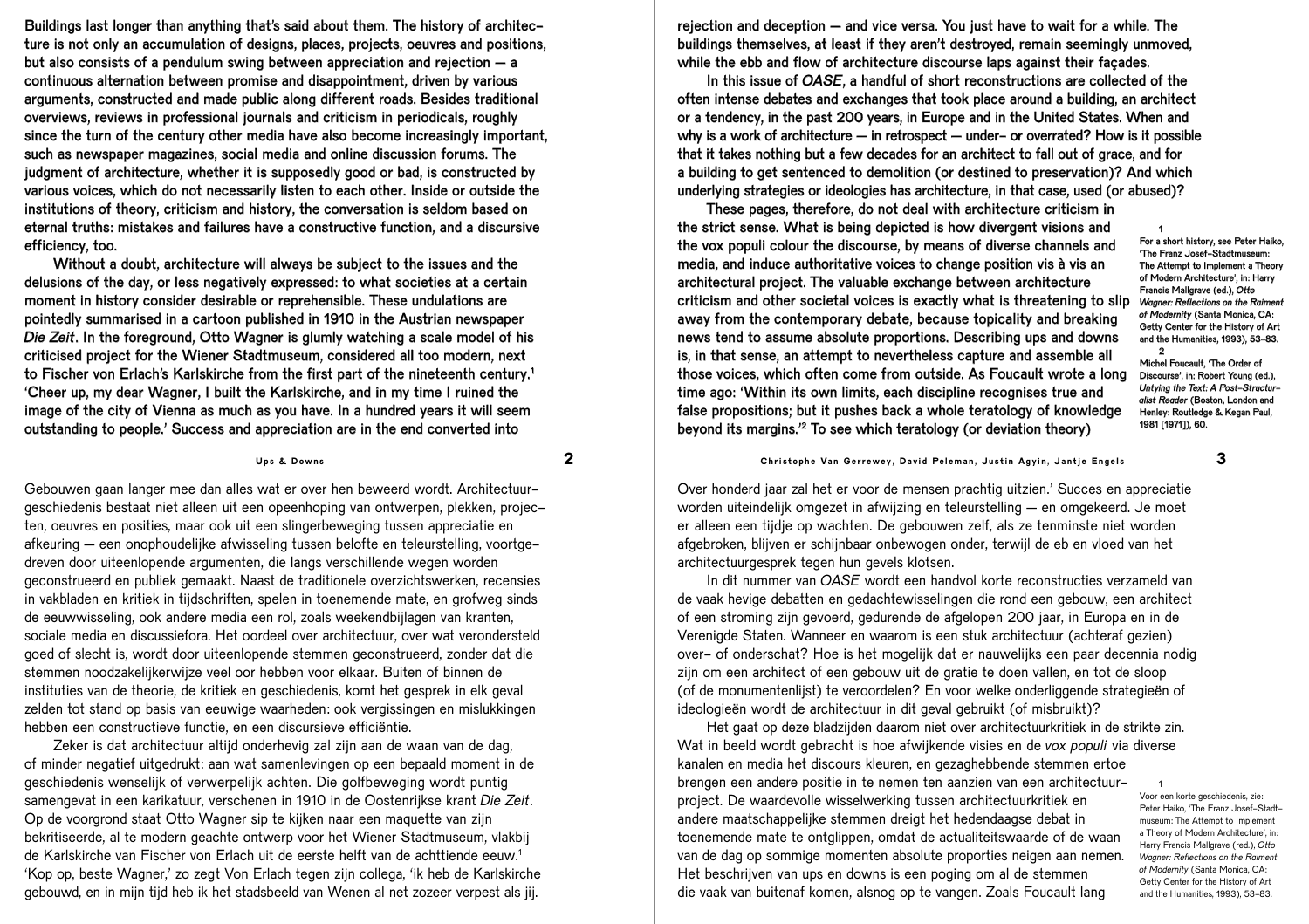unfolds within our discipline, this issue of *OASE* takes a look at the other side of the science that is called architecture criticism.

 Reception history is another term that can be applied to the texts that have been collected here – in architecture, a relatively unexplored or at least implicitly exercised activity. This notion was coined in the 1970s by German literary scientist Hans Robert Jauss, as a variant to the hermeneutics of Hans-Georg Gadamer – the study of the many ways in which people interpret the world that surrounds them. Texts, Jauss argued, can only be understood with an empathic attention to 'the changing horizon against which they have been read'.3 If there is one way in which we can approach the by definition non-existing essence of things, it is by examining how variably they have been thought, talked and written about. For buildings, that is probably true to an even greater extent: they do not have an unambiguous and definite meaning – not only can they be interpreted in many divergent ways, they are also deployed (literally and figuratively) for many other goals, and praised or criticised for conflicting reasons.

 One of the few books from the discipline of architecture in which that insight has been made explicit, is *The Afterlife of Gardens* by John Dixon Hunt from 2004. What Hunt writes in the opening chapter 'A Reception History of Landscape Architecture' is not only valid for gardens or public parks, but also for buildings, since they are also made up of 'materials . . . that have neither denotative basis . . . nor precise declarations of idea or emotion'. Therefore, 'there is considerably more scope for reinvesting them with fresh meaning, for seeing them in different ways than were ever originally intended or anticipated'. The essays in this issue of *OASE*

### **Ups & Downs 4 Christophe Van Gerrewey, David Peleman, Justin Agyin, Jantje Engels 5**

geleden schreef, herkent iedere discipline binnen de eigen marges 'ware en onware proposities, maar zij weert een hele teratologie van weten buiten haar grenzen'.2 Om te zien welke teratologie of afwijkingenleer zich binnen onze discipline ontvouwt, werpt *OASE* met dit nummer een blik op 'de buitenkant van de wetenschap' die architectuurkritiek heet.

Receptiegeschiedenis is een andere term die op de hier verzamelde teksten van toepassing is – in de architectuur een relatief onontgonnen, of alleszins een impliciet beoefende bezigheid. De term werd in de jaren 1970 gemunt door de Duitse literatuurwetenschapper Hans Robert Jauss, als een variant op de hermeneutiek van Hans-Georg Gadamer – de studie van de vele manieren waarop mensen de wereld rondom hen interpreteren. Teksten, zo schreef Jauss, kunnen enkel begrepen worden met nadrukkelijke aandacht voor de 'veranderlijke horizon waartegen ze gelezen zijn'.3 Als er één manier is waarop we het per definitie onbestaande wezen der dingen kunnen benaderen, dan is het door na te gaan hoe er in de loop der tijd veranderlijk over is nagedacht, gepraat en geschreven. Voor gebouwen geldt dat waarschijnlijk in nog sterkere mate: ze hebben geen eenduidige en vaststaande betekenis – niet alleen kunnen ze op heel uiteenlopende manieren worden geïnterpreteerd, ze worden door de geschiedenis heen ook voor andere doelen ingezet (letterlijk en figuurlijk), en om tegenstrijdige redenen geprezen of bekritiseerd.

Een van de weinige boeken uit het architectuurveld waarin dat besef expliciet is gemaakt, is *The Afterlife of Gardens* van John Dixon Hunt uit 2004. Wat Hunt schrijft in de inleiding 'A Reception History of Landscape Architecture' gaat echter niet alleen op voor tuinen of publieke parken, maar ook voor gebouwen. Ook zij zijn immers

do study how, to cite Hunt one last time, architecture 'may be experienced', and do 'explore the *longue durée* of reception rather than the often more brief moment of design or inception'.4

 The chronological order of this issue can thus be immediately put into perspective: the history of a building does not end with its completion, and goes on long after it has disappeared. From the first half of the nineteenth century until, let's say, yesterday, these texts explore the most lasting function of architecture: get people to write and talk, keep the collective conversation going, and hand over to society large-scale objects, spaces and environments that can be appropriated, to express what is important, what should be kept, and what is susceptible to change.

 In the fragmented and often polarised world in which we live today, and in which every second, and mostly online, countless texts are being produced, architecture does not escape confusion of tongues and misunderstandings. In this issue of *OASE*, a building, a style or an oeuvre is made understandable 13 times, by reconstructing how interpretations and positions have succeeded each other. In this way, the 13 texts also clarify how no single conviction, no matter how urgent it can seem in times of crisis, will never be overtaken by history. 3

Hans Robert Jauss, *Toward an Aesthetic of Reception* (Minneapolis, MN: University of Minnesota Press, 1982), 139. 4

John Dixon Hunt, *The Afterlife of Gardens* (London: Reaktion Books,

2013 [2004]), 9.

 As a postscript, a longer essay by Adrian Forty has been selected, about disappointment – that moment in the succession of ups and downs that many buildings go through, in which architecture does not appear (or no longer appears) to meet expectations. Just like the issue

'opgebouwd uit materialen die noch een concrete betekenis als basis hebben, noch precieze uitspraken bevatten over ideeën of emoties'. Daarom is er 'aanzienlijk meer ruimte om hen te herinvesteren met frisse betekenissen, om hen ook op andere manieren te zien dan oorspronkelijk bedoeld of geanticipeerd werd'. De teksten in dit nummer van *OASE* bestuderen dan ook, om nogmaals Hunt te citeren, hoe architectuur 'ervaren kan worden, en hoe de *longue durée* van de receptie te verkennen valt, eerder dan het vaak korte moment van ontwerp of aanvang'.4

Dat het nummer chronologisch geordend is, kan meteen gerelativeerd worden: de geschiedenis van een gebouw eindigt niet bij de oplevering, en duurt voort tot lang nadat het tegen de vlakte is gegaan. Van de eerste helft van de negentiende eeuw tot pakweg gisteren, verkennen de teksten de meest blijvende functie van architectuur: mensen aan het schrijven en spreken zetten, het maatschappelijk gesprek aan de gang houden, en een samenleving grootschalige objecten, ruimte en omgeving aanreiken die kunnen worden toegeëigend – om tot uitdrukking te brengen wat belangrijk is, wat behouden moet worden, en wat vatbaar is voor veranderding. 2

In de vaak gepolariseerde wereld waarin we vandaag leven, waar vooral online, iedere seconde, aan de lopende band ontelbaar veel tekst wordt geproduceerd, ontsnapt ook de architectuur niet aan spraakverwarring en misverstand. In dit nummer van *OASE* wordt 13 keer helder en duidelijk, een gebouw, een stroming of een oeuvre 'begrijpelijk' gemaakt, door te reconstrueren hoe interpretaties en posities elkaar hebben opgevolgd. De 13 teksten maken op die manier duidelijk dat geen enkel

Michel Foucault, *De orde van het spreken* (Meppel: Boom, 1996 [1971]), 51. 3 Hans Robert Jauss, *Toward an Aesthetic of Reception* (Minneapolis, MN: University of Minnesota Press, 1982), 139. 4 John Dixon Hunt, *The Afterlife of Gardens* (Londen: Reaktion Books, 2013 [2004]), 9.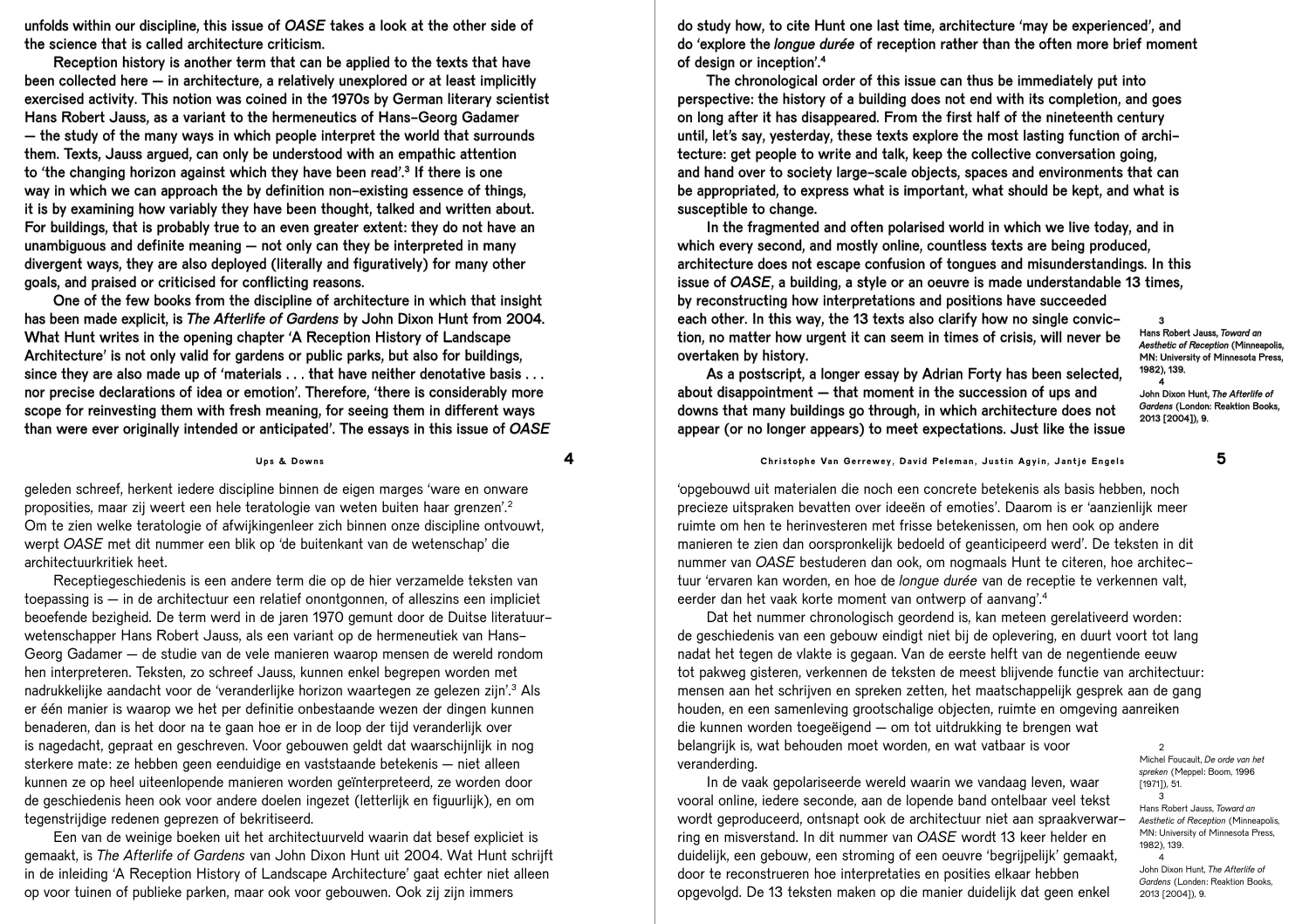in its entirety, this is a text that offers a possible answer to the question with which Forty opened his book *Words and Buildings: A Vocabulary of Modern Architecture* from 2000: 'What happens when people talk about architecture?'5

> 5 Adrian Forty, *Words and Buildings: A Vocabulary of Modern Architecture* (London: Thames & Hudson, 2000), 11.

Paul Vermeulen

# Louis Roelandt's Public Architecture in the Subdivided City

gelijk, hoe groot of noodzakelijk het in crisistijden ook mag lijken, nooit door de geschiedenis zal worden ingehaald.

Als postscriptum werd een langer essay van Adrian Forty geselecteerd, over teleurstelling – dat moment in de opeenvolging van ups en downs die vele gebouwen doormaken, waarop architectuur niet (of niet meer) aan de verwachtingen blijkt te voldoen. Net als het nummer in het geheel gaat het om een tekst die een mogelijk antwoord biedt op de vraag waarmee Forty zijn hoofdwerk *Words and Buildings. A Vocabulary of Modern Architecture* uit 2000 opende: 'Wat gebeurt er wanneer mensen over architectuur praten?'5

> 5 Adrian Forty, *Words and Buildings: A Vocabulary of Modern Architecture* (Londen: Thames & Hudson, 2000), 11.

Publieke architectuur van Louis Roelandt in de verkavelde stad **Ups & Downs 6 oase 108 7**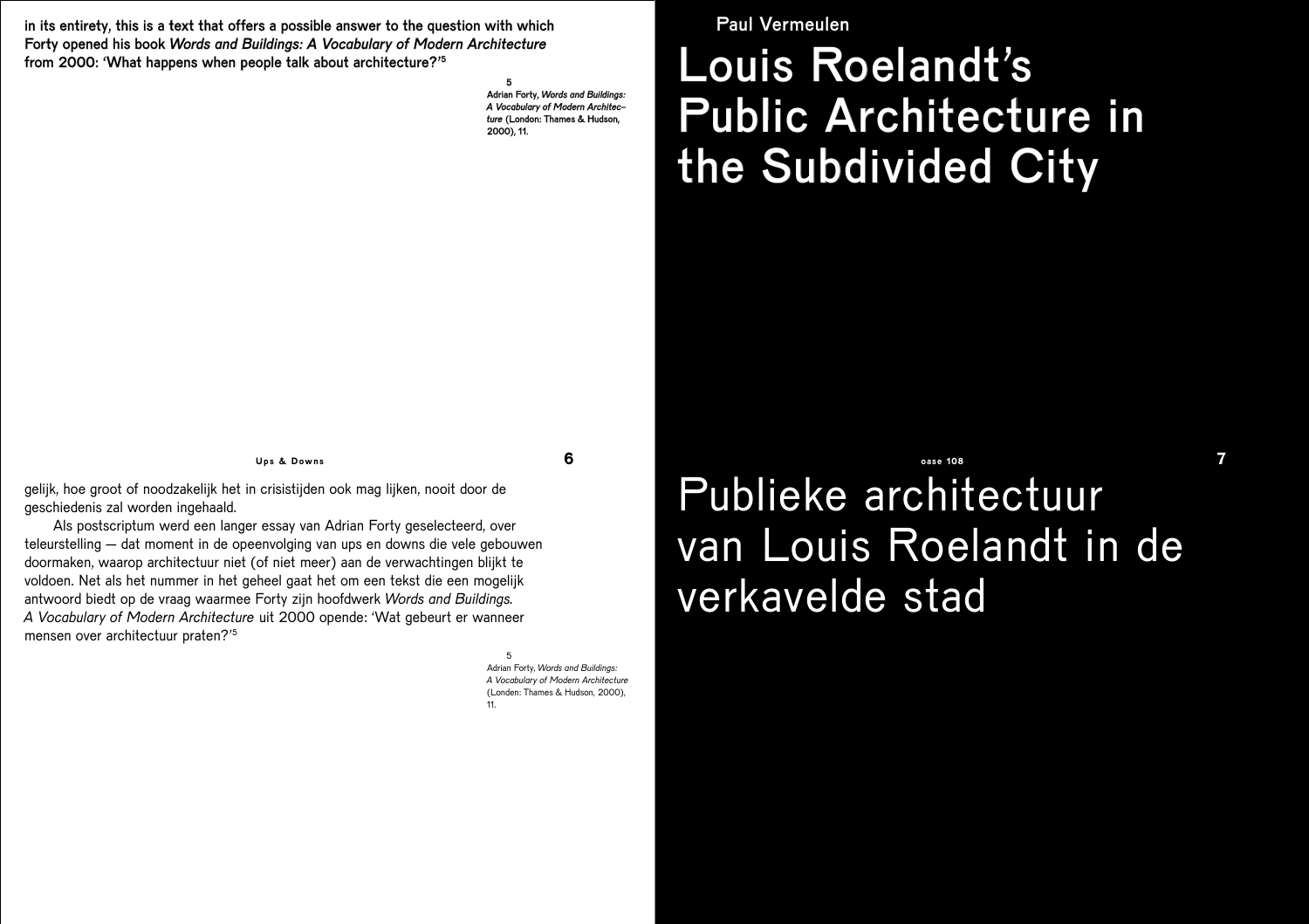



The Opera of Ghent with the court house in the background, late nineteenth century/ **background, late nineteenth century/**<br>ittiepaleis, eind negentiende eeuw. De Opera van Gent met achteraan in beeld het Justitiepaleis, eind negentiende eeuw. et Justitiepa in the l £ The Opera of Ghent with<br>De Opera van Gent met ac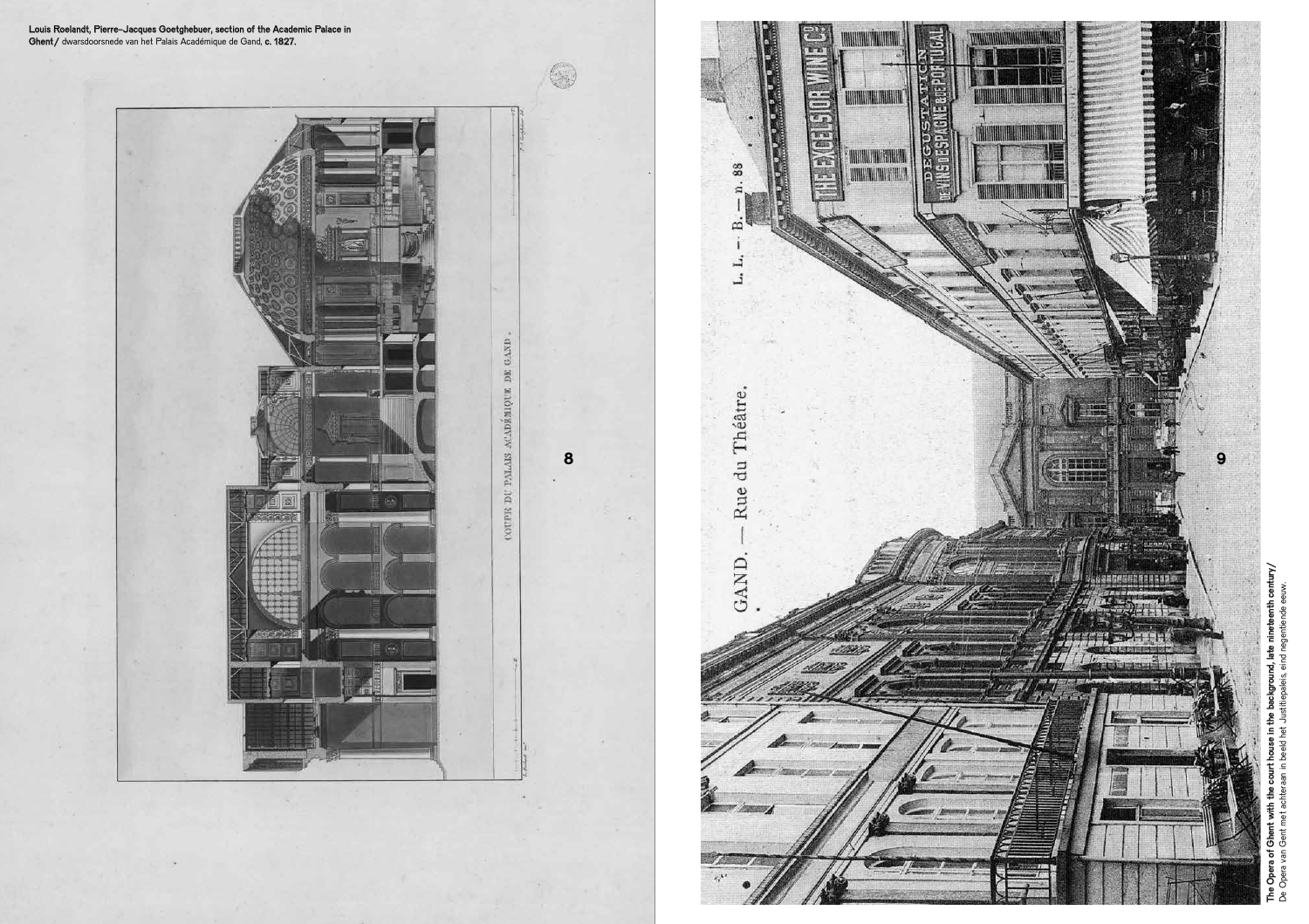

**Louis Roelandt's Public Architecture/ Publieke architectuur van Louis Roelandt 10 Paul Vermeulen 11**



First floor and ground floor of the Opera of Ghent by Louis Roelandt/ Eerste verdieping en begane grond van de Opera te Gent door Louis Roelandt, c. 1837.

In the history of architecture, first works are favoured above all others. New talent rouses the lethargic consensus. History takes charge of the glorious firstling but as life unperturbedly thunders on, its glory quickly wears off. Even if its success is affirmed and equalled, gradually more intractable challenges present themselves: commissions that are not for just anybody and that do not self-evidently end in triumph. The credit acquired at an early age is now put at stake. From now on, the architect has to rely on talents other than youthful neophilia.

 To identify these talents, architecture history has to draw away from stylistics and venture into the city. Here, the new is not favoured; here, glorious firstlings and mature, mindfully subversive buildings stand side by side. Weathering erases differences in glory and blurs biographical auras, leaving both urban propositions on equal footing. In Ghent, for example, a mere two streets separate Louis Roelandt's Aula Academica (1817-1826) from his Opera (1837-1840). Both were built under an unlucky urban design star, which the Aula Academica overcame by new-fashioned stylistic swank and the Opera by an insidious understanding of the forces that shape the city. Roelandt turned his urban design frustrations into an opportunity for urban development.

 The Aula or auditorium certainly was a glorious firstling and the fact that a young man aged 30 was awarded the prestigious commission was remarkable. Louis Roelandt

Het eerste werk heeft in de architectuurgeschiedenis een streepje voor. Een nieuw talent haalt de knikkebollende consensus overhoop. De geschiedenis neemt het glansrijke begin in bewaring, maar in het onverstoorbaar doordenderende leven slijt die glans snel. Ook al wordt het succes bevestigd en geëvenaard, stilaan dienen zich weerbarstiger taken aan: werk dat niet voor de eerste de beste is weggelegd en waarvan het welslagen niet verzekerd is. Het op jonge leeftijd verworven krediet wordt op het spel gezet. Voortaan zijn andere talenten nodig dan jeugdige vernieuwingsdrang.

Om die talenten te benoemen moeten we de architectuurgeschiedenis, weg van de stilistiek, de stad in trekken. Daar geldt het vooroordeel ten gunste van het nieuwe niet, en staan het vroege, bevlogen werk en het rijpere, bedachtzaam weerstand biedende gebouw naast elkaar. Het verschil in glans is door verwering gewist, de biografische aura vervluchtigd, zodat beide stedelijke proposities op gelijke voet komen te staan. Zo scheiden in Gent nog geen twee straten Louis Roelandt's Aula Academica (1817-1826) van zijn Opera (1837-1840). Beide ontstonden onder een slecht stedenbouwkundig gesternte. De Aula Academica overklast die met nieuwerwetse stilistische branie, de Opera met sluw inzicht in de krachten die de stad vormen. Roelandt maakte van stedenbouwkundige frustratie een kans voor stadsontwikkeling.

Een glansrijk begin was de aula zeker, en dat een jongeman van 30 jaar de prestigieuze opdracht verwierf, was opmerkelijk. Louis Roelandt (1786-1864), een timmermanszoon uit

(1786-1864), a carpenter's son from Nieuwpoort, founded an art society in Ghent and successfully attended the Academy. By 1815, when the French empire collapsed at Waterloo, he had been studying and working in Paris for six years, at Percier & Fontaine, Napoléon's architects, and had also acquainted himself with the ideas of Jean-Nicolas-Louis Durand.1 When King of the new Kingdom of the Netherlands Willem I decided to establish a university in the city of Ghent – a city well-disposed towards the house of Orange – it was Roelandt, freshly returned from Paris, who enjoyed sufficient favour to be awarded the building commission on the spot. The university was to be set up in the grounds of a discontinued Jesuit order. One monastery wing was to be converted and extended to accommodate faculty spaces, while the prestigious auditorium, replacing a church on Voldersstraat, was fit into the street wall.2 All in all, its situation in the city was

 $\blacksquare$ About the Aula Academica: Geert Bekaert and Ronny Demeyer, *Hommage Aula Academica Gent* (Ghent: WZW, 2006); Pieter-Jan Cierkens, 'Revisiting Louis Roelandt's Aula Academica: Interior Decoration and Visitor Experience in Early 19th-Century Belgian Architecture'. *Architectural Histories* 7/1 (2019), unpaginated.

Agentschap Onroerend Erfgoed 2020: id.erfgoed.net/erfgoedobjecten/26026 and 26028 (last accessed April 2020).

 $\overline{2}$ 

Nieuwpoort, richtte in Gent een Maatschappij voor Kunst op en doorliep met succes de Academie. In 1815, toen het Franse keizerrijk in Waterloo ten onder ging, had hij in Parijs zes jaar gestudeerd en gewerkt bij Percier en Fontaine, de architecten van Napoléon, maar hij had zich ook vertrouwd gemaakt met de opvattingen van Jean-Nicolas-Louis Durand.1 Toen Willem I, de koning van het nieuwe Koninkrijk der Nederlanden, besloot een universiteit in Gent op te richten – een stad die Oranje goedgezind was – kon de uit Parijs teruggekeerde Roelandt op voldoende voorspraak rekenen om meteen de bouwopdracht toegewezen te krijgen. De universiteit zou zich vestigen op grond van de afgeschafte Jezuïetenorde. Een kloostervleugel zou omgebouwd en uitgebreid worden tot faculteitslokalen, terwijl de prestigieuze aula de kerk aan de Voldersstraat zou vervangen, ingeschoven in de straatwand.2 Al met al een stedenbouwkundig weinig prominente ligging: het zou op architectuur aankomen om het nieuwe instituut luister bij te zetten.

1 Over de Aula Academica: Geert Bekaert en Ronny Demeyer, *Hommage Aula Academica Gent* (Gent: WZW, 2006); Pieter-Jan Cierkens, 'Revisiting Louis Roelandt's Aula Academica: Interior Decoration and Visitor Experience in Early 19<sup>th</sup>-Century Belgian Architecture', *Architectural Histories*

7/1 (2019), s.p.

Agentschap Onroerend Erfgoed 2020: id.erfgoed.net/erfgoedobjecten/26026 en 26028 (laatst bezocht april 2020).

 $\overline{2}$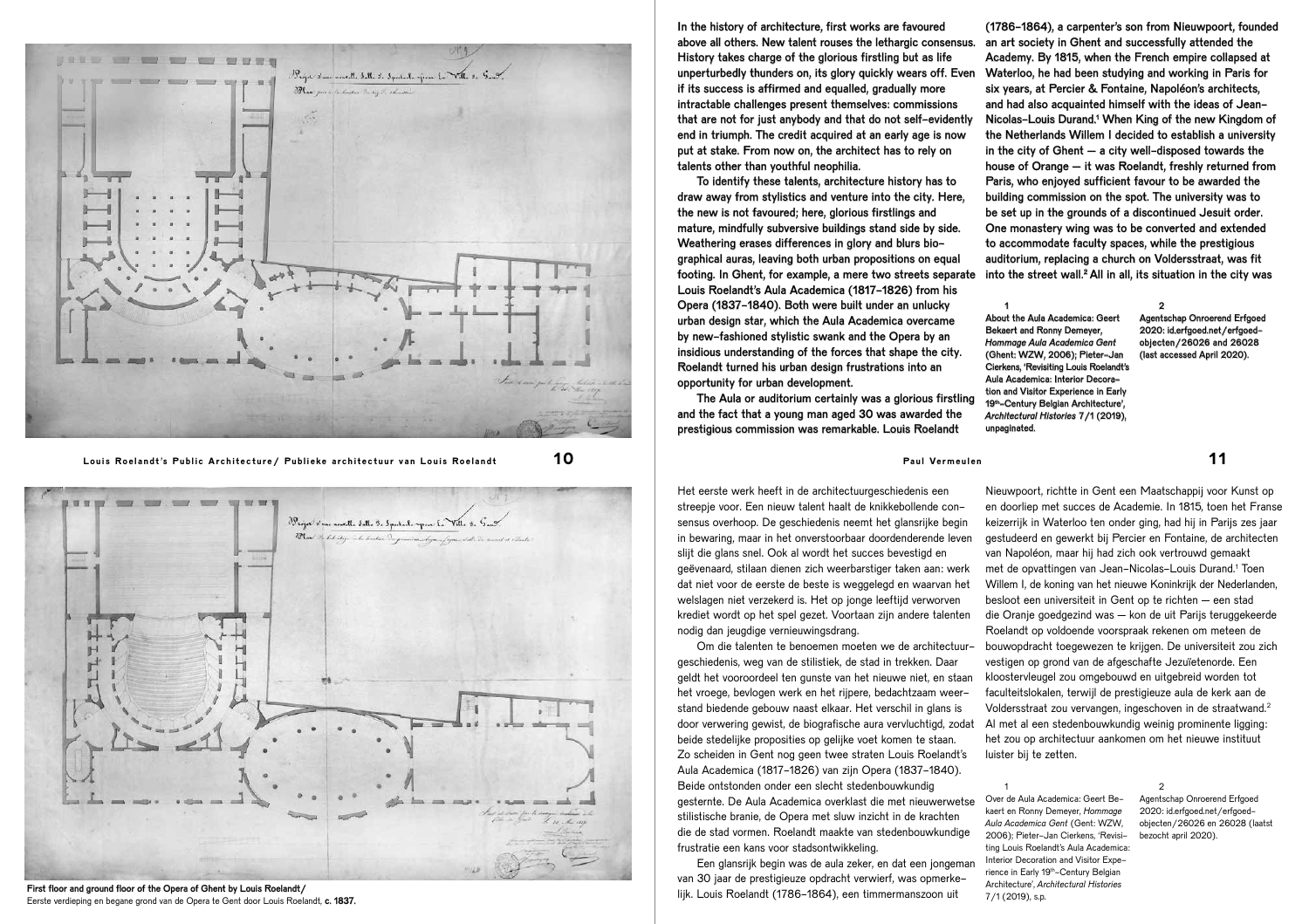

**144**